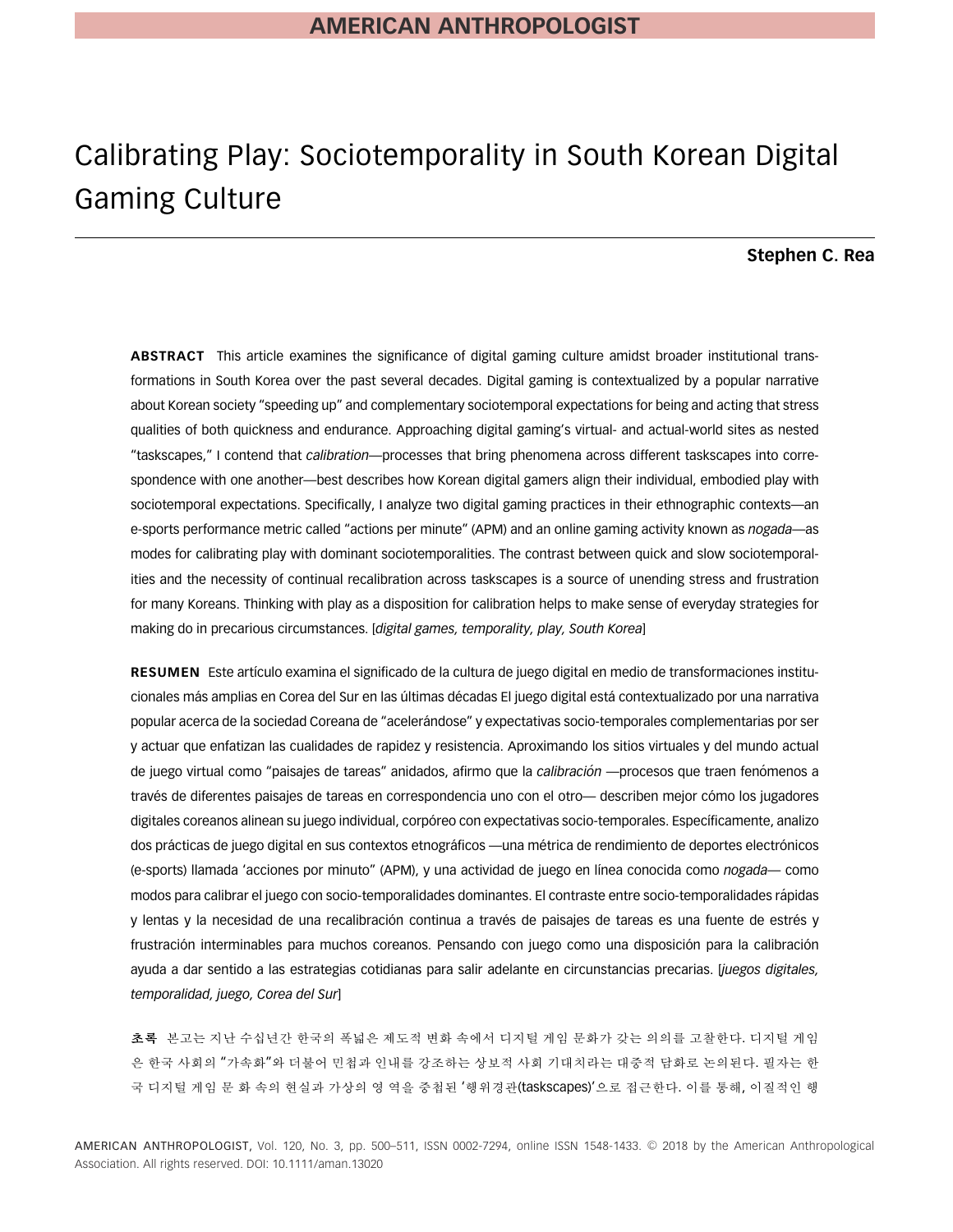위경관을 교차하며 상호 반응하는 현상적 과정인 **"**조정과정(**Calibration)"**이야말로 어떻게 한국 디지털 게이머들이 각기 체화된 플레이로 사회적 기대에 조정하고 있는지를 가장 잘 설명할 수 있다고 주장한다. 필자는 특히 두 가지의 디지털 게임 관행, 즉 "분당행동수(APM)"로 불리는e스포츠 수행 수치와 흔히 "노가다"로 알려진, 지배적 사회시간에 대한 조정 적 플레이의 방식을 통해 온라인 게임 활동을 분석하고자 한다. 사회 속도의빠른 변화와 행위경관을 넘나드는 계속적인 재교정의요구는많은 한국인들이가진 지속적인 스트레스와 불만의 원인이다. 플레이를 조정과정의 성격으로 이해하는 것은 불안정한 상황에 대응하는 일상적인 전략들을 이해하는데 도움이 될 것이다.[디지털게임시간플레이한국한국]

 $\mathcal{K}_{\text{studying, and going to college, and getting a good}$ <br>iob." Dong-rvul said. I had met the first-vear university stustudying, and going to college, and getting a good job," Dong-ryul said. I had met the first-year university student a few months earlier at a professional electronic sports, or "e-sports," match in Seoul. Like many South Korean men his age, whenever Dong-ryul wasn't in class or studying, he enjoyed playing online computer games and watching professional *StarCraft II*, an e-sport dominated by Korean players. We were seated at a cafe in Incheon, having just ´ come from a nearby online gaming café (PC *bang*), where we had spent the morning playing games. Reflecting upon digital games in Korean society broadly speaking, Dong-ryul continued, "Parents think games are having a slow effect, that because of games Korea is going so *slow*. It's a negative thing. They think Korea is slowing *down*" (interview, February 15, 2013).

Dong-ryul's comments reflected a familiar narrative about society "speeding up" that appears in Korean studies literature on political economy (Kim and Hong 1997), sociocultural values (Na and Cha 2000), and popular culture (Martin-Jones 2007), and which I encountered frequently in conversations with my interlocutors. Scholars and laypeople alike marvel at Korea's relatively rapid transformation over the course of a half century from one of the world's most impoverished nations to one of its largest economies. Korea's vibrant digital gaming culture is an index, product, and engine of that transformation insofar as it demonstrates the technological capacities of the nation's world-renowned information society, where the material artifacts of the speed-up narrative manifest in the world's fastest average Internet connections (Akamai Technologies, Inc. 2017). Digital games development was once recognized as a "strategic industry" (Kang 2014, 64) that helped accelerate Korea's informatization (*jongbohwa*) process in the 1990s, but as Dong-ryul suggests, digital gaming now occupies a more ambiguous symbolic position in the speed-up narrative.

Examining how digital gaming culture is situated within contemporary Korean society illustrates strategies that individuals use to, as Michel de Certeau put it, "make do" (1984, 18) amid the representational and practical changes characteristic of the speed-up narrative. Following Thomas Malaby's argument that play is "an attitude characterized by a readiness to improvise in the face of an ever-changing world that admits of no transcendently ordered account" (2009,

206), thinking with play as a disposition reveals ways of being and acting in quickly shifting, unsettled circumstances. I approach Korean digital gaming culture as an arrangement of what Tim Ingold calls "taskscapes"—that is, arrays "of related activities" in which "temporality . . . is essentially social" (2000, 195). Taskscapes incorporate times, spaces, people, and practices, and are both interactive and embodied. Moreover, they are constituted by and through their relationships with other taskscapes; the temporality of a given taskscape "lies not in any particular rhythm but in the network of interrelationships between the multiple rhythms of which the taskscape is itself constituted" (197). Korean digital gamers operate simultaneously in and across several nested taskscapes: the virtual worlds of the games that they play, the actual-world environments where play happens, and where those worlds are situated vis-à-vis large-scale institutional processes. I contend that *calibration—*processes that bring phenomena across different taskscapes into correspondence with one another—best describes how Korean digital gamers align their individual, embodied play with sociotemporal expectations that stress qualities of both quickness and endurance. The desirable pace for activities in one taskscape may or may not be complementary with those in another, and so digital gamers must learn to calibrate simultaneously with potentially conflicting expectations. Acquiring the necessary skills and dispositions for succeeding in digital gaming taskscapes, gamers learn "techniques of the body" (Mauss 1973) that are indispensable not only for working in informatized Korea—an "infrastructural aptitude" (D. Lee 2015) that aligns embodied labor with technological affordances—but also for navigating institutional hierarchies.

My analysis is grounded in fifteen months of fieldwork conducted between 2009 and 2013, during which time I was a participant observer at more than twenty PC bang and in the virtual world of a popular Korean massively multiplayer online role-playing game (MMORPG); interacted with the *StarCraft II* fan community at over one hundred professional e-sports matches; and interviewed different stakeholders in digital gaming culture, from gamers to e-sports officials to medical professionals working on pathological digital gaming. Following the outline of my theoretical framework and situating games and gaming in Korea's social, cultural, and historical contexts, I examine two modes for calibrating play in Korean digital gaming taskscapes: an e-sports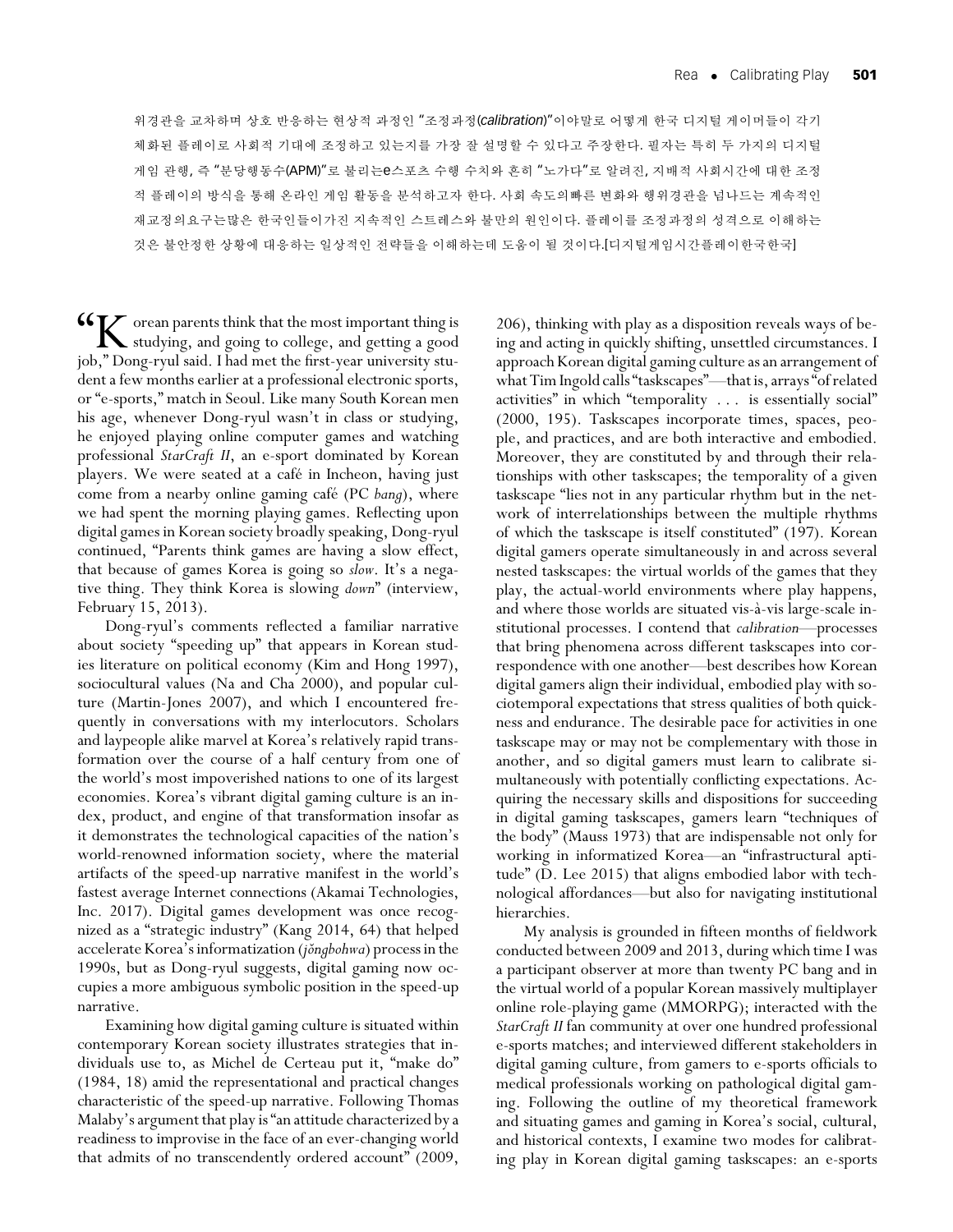performance metric called *puntanghaengtongsu*, or "actions per minute" (APM), and a MMORPG activity known as *nogada*. I argue that APM and *nogada* represent two modes for calibrating play with the broader sociotemporal expectations regarding quickness and endurance that characterize Korea's speed-up narrative and inflect life and work in Korean society at large. Finally, I consider how play as a disposition for calibration helps make sense of individuals' everyday strategies for making do in a precarious labor market.

#### **"SPEED IS CRITICAL HERE"**

The speed-up narrative that Dong-ryul invoked implicitly is often expressed colloquially as*ppalli ppalli munhwa*, or "chop chop culture,"1 a phrase that originated during the so-called Miracle on the Han River period of economic development in the 1960s and 1970s to convey affective experiences of rapid industrialization (see S. Lee 2003). As part of a larger discourse about postcolonial Korea, "This economic feature of speed and its inflections is then translated into a characteristic of cultural life in Korea, to describe a part of Koreanness, and is pressed into the service of its historical transformations" (Chung 2003, 7). Chang Kyung-sup has described this historical period as a "compressed modernity"—that is, "a civilizational condition in which economic, political, social, and/or cultural changes occur in an extremely condensed manner in respect to both time and space" (Chang 2010, 446). Compressed modernity is simultaneously an analytic and the object of analysis; it is a theoretical framework for interpreting Korean history in comparative perspective as qualitatively accelerated, but when it is taken as a given, it opens up a discursive space for being and acting articulated around sociotemporal qualities of speed. As Dr. Moon—a Korean psychiatrist who has treated problematic gamers for over two decades—explained to me, "Speed is critical here. Ppalli ppalli munhwa: 'If you need help, I can help you, but if you don't want it, I am very busy. You can just go your own way'" (interview, October 8, 2013).

Dr. Moon's comments are indicative of how ppalli ppalli munhwa is not only descriptive but also *pre*scriptive, a "directive to do things rapidly" (Harkness 2013, 228) informed by a "temporal logic" (Mazmanian, Erickson, and Harmon 2015) that inflects activities across different taskscapes. Sociotemporal expectations compel individuals to calibrate themselves and their behaviors with the pace of ppalli ppalli munhwa through continual self-monitoring. My interlocutors chuckled nervously whenever I raised the subject of ppalli ppalli munhwa, describing it as a ubiquitous part of everyday life that was both invigorating and frustrating. Performing the quickness valorized in ppalli ppalli munhwa binds individuals with society at large, in which "a system of values [is] embedded in the uses of and calibrations of time" (Desjarlais 1997, 90). A pervasive anxiety about "falling behind" if one is not quick enough complements incentives for being and acting quickly; in this way, ppalli ppalli munhwa's sociotemporality filters into interpersonal relationships across a number of taskscapes, engendering "a

Korean version of keeping up with the Joneses" (Kendall 1996, 512) whereby individuals work to keep pace with their peers. $<sup>2</sup>$ </sup>

Discourses on Korean development and modernity reflect similar anxieties at a macrosocietal scale about Korea "falling behind" the rest of the world. Such was the logic of Korea's so-called developmental state (Woo 1991) and its political and business leaders who aggressively pursued "catch-up" strategies in order to bring about rapid economic growth in the Miracle on the Han River period (K. Lee and Lim 2001). Their approaches were consistent with patterns in other "late industrializing" economies (Amsden 1989) and discursively framed development in sociotemporal terms: Korea was a nation rushing to "catch up" with the rest of the world and, consequently, anxious about "falling behind" again. During the informatization era—when the Kim Young-sam (1993–1998) and Kim Dae-jung (1998–2003) administrations enacted policies designed to make Korea a global leader in information and communication technologies (ICTs)—this sentiment was made explicit, specifically in a slogan introduced by the *Choson Ilbo* newspaper in 1995 that would come to symbolize the era's economic, political, and social goals: "Late to industrialize, but ahead in informatization."3 The slogan cast informatization in the sociotemporal vernacular of "catching up" and "falling behind." The Korea of the past may have been late to develop, but the Korea of the present was accelerating in order to catch up with other nations; maintaining that acceleration would ensure a future in which Korea didn't fall behind and instead would set the pace for other information societies. The quickness, then, that is fundamental to the speed-up narrative and to ppalli ppalli munhwa is symptomatic in part of Korea's perceived "lateness" in economic development.

However, this emphasis on quickness belies the fact that Korea's sustained social and economic acceleration during the Miracle on the Han River period rested on an unsettled foundation. Bruce Cumings (2005) argues that there is nothing particularly "miraculous" about the speed of Korea's development but rather that it was made possible by the confluence of Cold War–era geopolitics, preferential loans to large conglomerates (*chaebol*), and, above all, the hard work of ordinary citizens. Furthermore, the benefits and opportunities afforded to political and business elites were not equally distributed to everyone, leaving many Koreans marginalized by the process. For example, Cho Han Hae-joang argues that the Korean feminist movement and young people entering the job market in the 1990s both suffered from "out-of-synch timing" with the pace of economic development, "and as a result, the gross inequities and unbalanced nature of society had become more severe" (Cho 2000, 54). $4$  The material consequences of such rapidity were evident as well in the collapses of Seoul's Seongsu Bridge in 1994 and the Sampoong department store in 1995 due to accelerated yet shoddy construction, both of which became emblematic of "the unexpected costs and risks that threaten[ed] the sheer sustainability" of economic and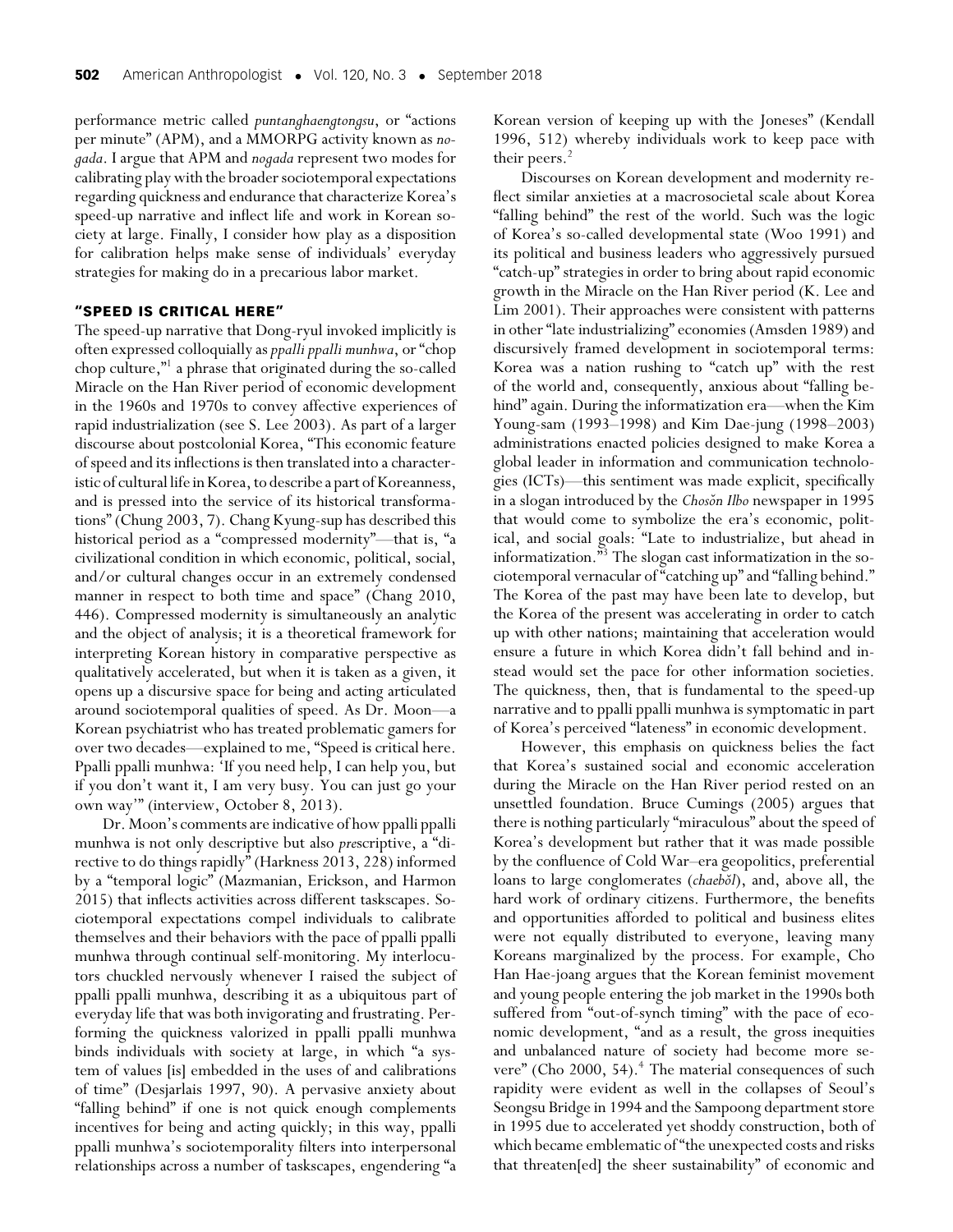social development (Chang 1999, 31). More recently, 2014's Sewol ferry disaster, in which 304 passengers and crew perished when the vessel capsized and sank, once again brought the human toll of ppalli ppalli munhwa into public discourse after an investigation revealed a lack of oversight in the hurried process of remodeling the ferry.

The Miracle on the Han River's precariousness culminated in the effects of the 1997 East Asian financial crisis, which many Korean academics attributed to the business and political models that had sustained accelerated economic growth in the first place (e.g., Shin 2000). In the immediate wake of the crisis, the Korean stock market lost nearly 20 percent of its total value, the value of the Korean *won* plummeted, and roughly 1.5 million workers lost their jobs. One of the crisis's unexpected consequences, however, was the emergence of online gaming as a popular leisure activity, driven in part by the appearance of PC bang. Many white-collar workers who had lost their jobs in the mass layoffs during the crisis turned to entrepreneurial projects like PC bang (Jin and Chee 2008). The number of PC bang grew quickly from an estimated one hundred in 1997, to around thirty-six hundred in 1998, to over thirteen thousand by 1999 (Aizu 2002, 14). At a time when home computers and broadband Internet services were still prohibitively expensive, PC bang and online games—especially *StarCraft*, which was released in the midst of the crisis in March 1998—demonstrated broadband's speed and utility, and drove demand for household subscriptions (Jin 2005; Lau, Kim, and Atkin 2005). As online gaming's popularity spread, PC bang managers began organizing tournaments for their customers that eventually developed into institutionalized e-sports activities backed by the Ministry of Culture, Sports, and Tourism (MCST), and broadcast live on two cable television channels devoted solely to e-sports programming. Korea was positioned firmly at the vanguard of global e-sports by the time the MCST partnered with Samsung to organize the first World Cyber Games—an international e-sports competition modeled after the Olympics—in Seoul in 2000. In a pre-recorded address at the opening ceremony, then-president Kim Dae-jung told the audience, "I hope that the first [World Cyber Games] will help our nation to become recognized as one of the leaders in games, knowledge industry, and IT infrastructure, as well as help the world's game-loving young people exchange information and build friendships" (quoted in Stewart 2004, 9, n. 3), effectively endorsing digital gaming and e-sports as vehicles for advancing informatization.

#### **QUICKNESSES AND SLOWNESSES**

Discourses about everyday life accelerating are by no means uniquely Korean; to wit, Hartmut Rosa argues, "The history of modernity seems to be characterized by a wide-ranging speed-up of all kinds of technological, economic, social, and cultural processes and by a picking up of the general pace of life" (2003, 3). ICT innovations have been particularly inspirational for theorizing speed and acceleration as transformative social phenomena, though such theories often verge on technological determinism (cf. Virilio 2010). However, even as they ostensibly work to speed things up, ICTs enable new *slownesses* as well. As Judy Wajcman observes, "Qualities such as speed and efficiency are not produced by technologies alone but are related to social norms that *evolve* as devices are integrated into daily life" (2014, 31), such that "the contours and rhythms of our lives are calibrated by and with machines" (33). Brian Larkin makes a similar point regarding Nigerian cultures of repair, in which "the experience of slowness comes as a consequence of speed-producing technologies, so that speed and acceleration, deceleration and stasis are relative, continually shifting states" (2008, 236). In other words, quickness is never a totalizing force but rather one aspect of sociotemporal expectations that are continually "moving the needle," so to speak, whereby "one person's speed is another person's slowness" (Cresswell 2010, 21). Korea's speed-up narrative and ppalli ppalli munhwa are no different in this respect. Representing an ever-accelerating social world, what was once an adequate pace for being and acting is suddenly "too slow."

Quickness and slowness have different valences and different corresponding entailments for individual calibration—in different sociocultural contexts. For example, Nancy Munn (2007) analyzes how quickness and slowness, as qualities of embodied spacetime, communicate broader symbolic meanings about place, gender, and activity (among others) in Gawan society. The dominant Gawan sociotemporality prescribes quickness as the desirable way of being and acting, and by extension produces anxieties regarding failure to properly calibrate oneself with such prescriptions. Munn writes, "In general, Gawans place considerable emphasis on the desirability of getting things done swiftly, or at the appropriate time rather than lagging behind—a standard that, not infrequently, they feel that they fail to meet" (77), an observation that could just as easily apply to Korean digital gamers vis-à-vis ppalli ppalli munhwa. Elsewhere, quickness and slowness are not oppositional poles of positive and negative value, respectively, but rather are both desirable qualities, depending on the activity in question. For example, Brad Weiss (1996) documents how the Haya calibrate the ripening of bananas for making alcohol depending upon their goals; when making beer, they prefer slowly smoking the bananas at the hearth, but when distilling gin, they find that smoking via a tunnel and enclosed pit is quicker and more effective. The slower pace of hearth smoking is understood to be more controlled, while the quickness of distillation is part of a riskier business proposition, thereby demonstrating how "the historical forces that have configured the multiple implications of qualities like 'speed' also make this a political and moral question" (72). Similarly, Korean digital gamers are compelled to move as quickly as possible in some taskscapes, whereas others demand a slower, more deliberate type of endurance work.

While dominant sociotemporal expectations prescribe certain ways of being and acting, this does not mean that they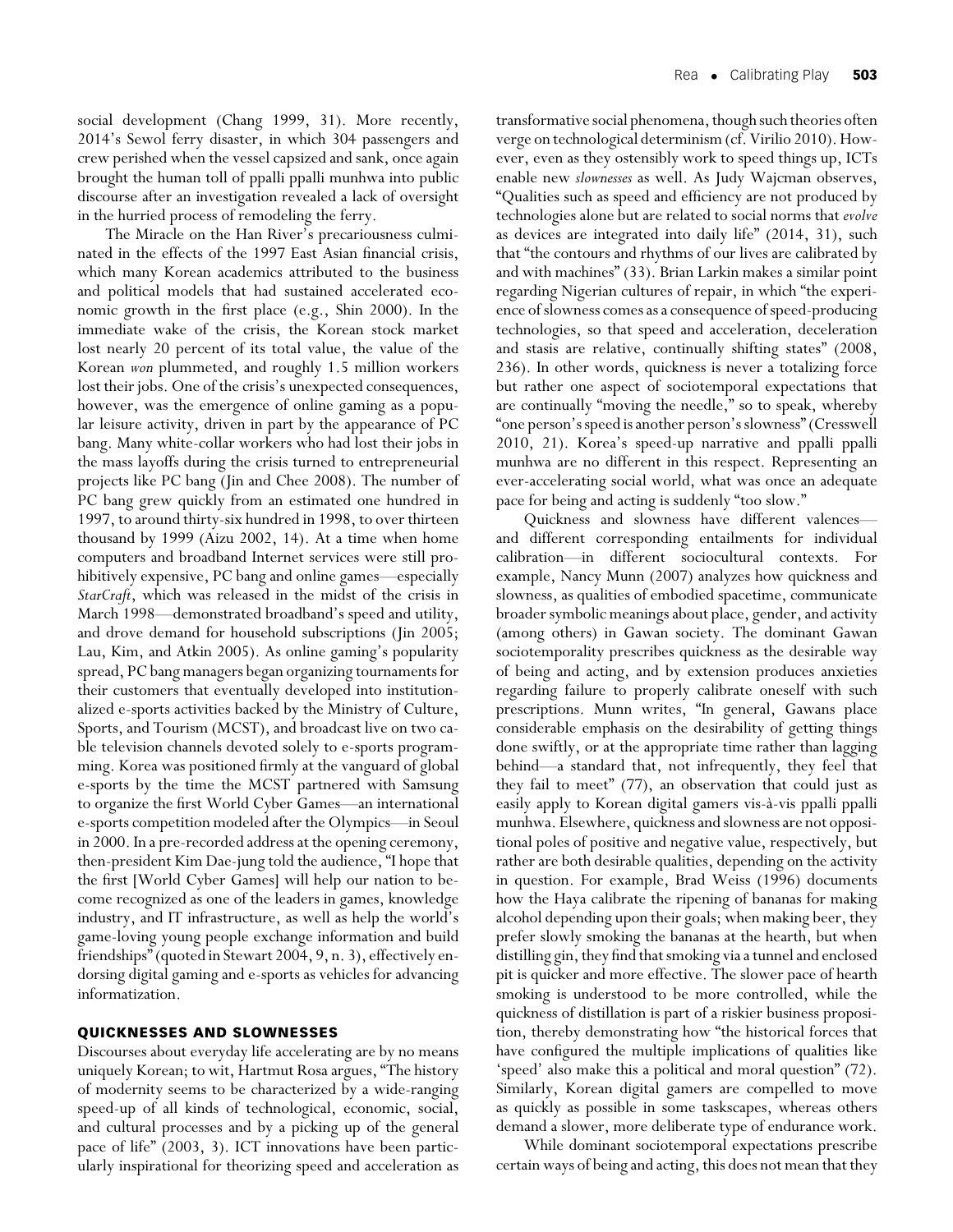are experienced universally in a given community. Rather, "the time-space compression of some groups can undermine the power of others" (Massey 1994, 150). Social inequalities necessarily affect how one is expected to calibrate oneself, not to mention *who* is expected to do the work of calibration and whose sociotemporality is always-already normative. As Sarah Sharma argues, "There is an expectation that certain bodies recalibrate to the time of others" (2017, 132), and, moreover, "What most populations encounter is not the fast pace of life but the structural demand that they must *recalibrate* in order to fit into the temporal expectations demanded by various institutions, social relationships, and labor arrangements. To recalibrate is to learn how to deal with time, to be on top of one's time, to learn when to be fast and when to be slow" (133). Sociotemporal calibration, then, is one strategy for making do within structures of unequal power relations. Pierre Bourdieu, for instance, argued that normative tempos for ritualized activities like gift exchange were just as important as their formal structures for understanding subjective experience and that "only a virtuoso with a perfect command of his [*sic*] 'art of living' can play on all the resources inherent in the ambiguities and uncertainties of behaviour and situation in order to produce the actions appropriate to each case" (1977, 8). In other words, effective calibration within structural constraints requires skill, but that skill is not equally distributed.

In Korean digital gaming culture's nested taskscapes, the sociotemporal expectations expressed in ppalli ppalli munhwa set a quick pace for being and acting. However, narrowly focusing on quickness elides the slownesses pervading many digital gaming activities that are experienced as drawn-out, tedious endurance work. The tension between aspirations for being and acting quickly and the necessity of enduring slownesses sets the parameters for calibrating play. A similar disparity underscores everyday life and work in contemporary Korean society, where possibilities for advancing quickly are predicated upon enduring slow, repetitive tasks. However, amid increasingly unsettled circumstances, performing the endurance work required for keeping pace with ppalli ppalli munhwa does not guarantee advancement through institutional hierarchies, especially for those at the margins.

## **SOCIOTEMPORALITY AND CALIBRATION IN NEOLIBERAL KOREA**

The sociotemporal calibrations that Korean digital gamers make by and through their play are contextualized by neoliberal economic and political reforms that began in the mid-1990s and were hastened in the wake of the 1997 financial crisis. To address the crisis, Korea received US\$ 58.4 billion in loans from the IMF and other global financial institutions that were contingent upon structural adjustment and economic liberalization. Informatization played an integral role in Korea's postcrisis economic recovery as well as in its neoliberal transformations. The Kim Dae-jung administration, which came to power just as the crisis was beginning to unfold, enacted reforms intended to "accelerate the overall restructuring of the country through earlier deployment of the informatization to conquer the current economic difficulties" (NCA 1999, 8), once again invoking a sociotemporal lexicon: If the financial crisis had temporarily "decelerated" Korea's development, then these reforms would "re-accelerate" it.<sup>5</sup>

Korea's post-1997 recovery accompanied economic and social changes that had begun just prior to the financial crisis. Following Korea's entry into the WTO in 1995 and OECD in 1996, the *chaebol* (conglomerates) pressured the government to liberalize Korea's labor laws in their favor, helping lay the groundwork for a business-friendly postcrisis political climate (Koo 2007; see also Shin 2010). Labor reforms contributed to the proliferation of irregular workers (*pichongkyuchikcha*)—that is, temporary, daily, and part-time laborers—who eclipsed the population of regularly employed Koreans in 1999 (see Chun 2009).<sup>6</sup> For Korean youth, especially, "the mainstreaming of nonstandard employment [has] forced young workers to move (or to always be ready to move) from one short-term job to another" (Lukacs 2015, 388), as job turnover for this population proceeds at an accelerated tempo relative to the precrisis labor market. Jesook Song relates the story of "Mr. Yu," a retired *hwaesawŏn* (salaried employee) working as a taxi driver, and his son, who was navigating Korea's postcrisis economic realities: "[They] respectively represent the virtues of those who have thrived in the past decades (due to their persistence, patience, and stability) and those who will probably succeed in coming decades (due to their flexibility, dynamism, risk-taking)" (2007, 344). In sociotemporal terms, their story demonstrates how the endurance work that made the Miracle on the Han River and ppalli ppalli munhwa possible no longer yielded the same returns in neoliberal Korea's fast-paced, precarious economy.

Many of the gamers who I met in PC bang were on the margins of the labor market. Some were retirees pursuing gaming as a postcareer hobby, others were unemployed and looking for work, while still others were pichongkyuchikcha who worked sporadically in construction, "disappearing" from the PC bang for months at a time whenever they had been hired on a project and returning once their contracts ended. Bong-hyun, a man in his early thirties, was unemployed when I met him and anxious about his job prospects. He had recently graduated from prestigious Korea University, which decades earlier would have all but guaranteed him a position at a chaebol, yet the degree no longer conferred the same symbolic capital. He lived at home with his parents, who were pressuring him to get a job and move out, but he had been unsuccessful up to that point. Bong-hyun told me that the job search was the primary source of stress in his life and that the only times he felt truly relaxed were when he visited PC bang and played online games.

Pervasive anxieties about whether hard work and endurance will eventually yield success are reflected in sociotemporal orientations to Korea's education system as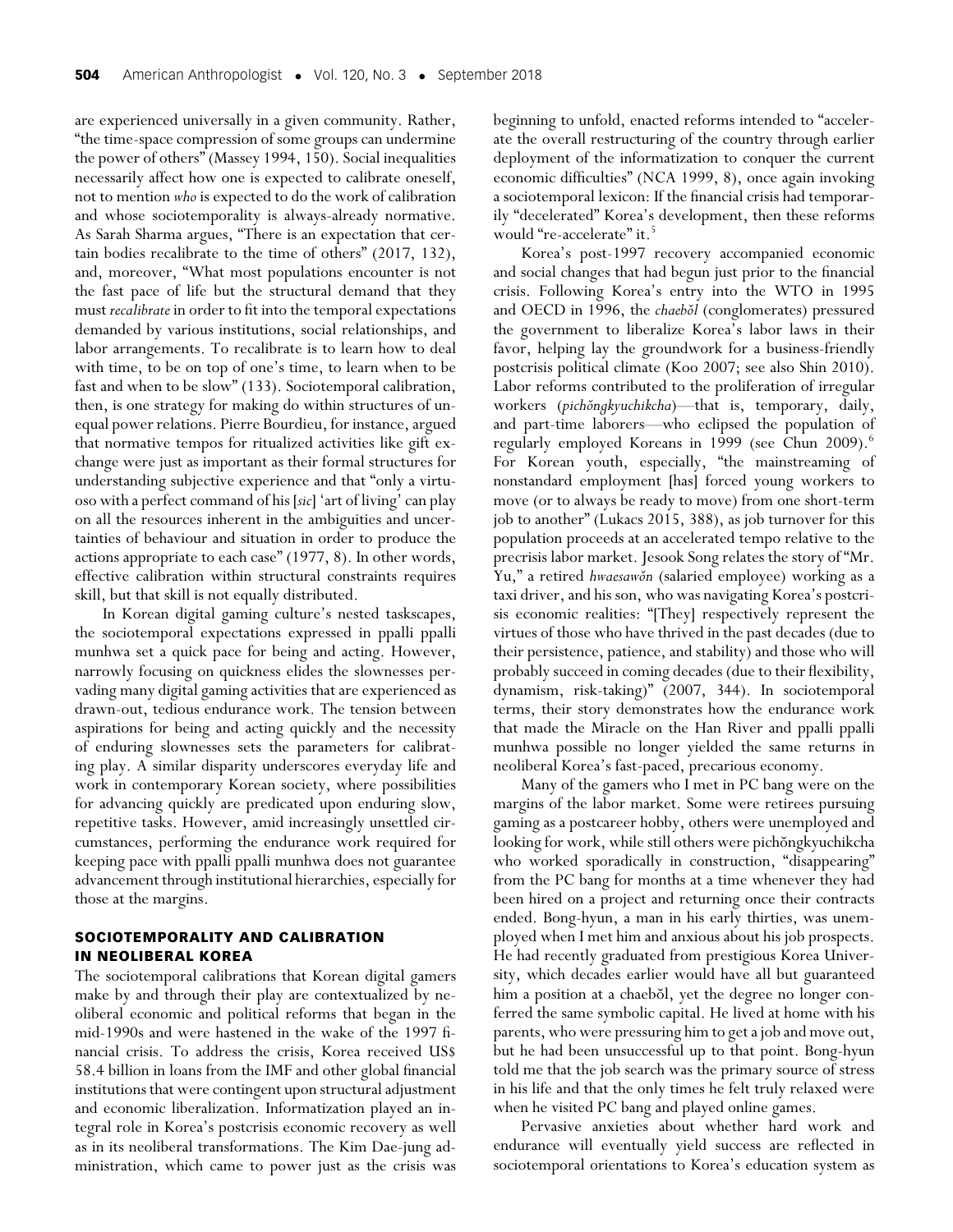well. Korean adolescents' lives are dominated by preparing for the college entrance examination, a period that has been referred to as "examination hell" *(sihom chiok)* since the early days of industrialization, when securing stable employment in a chaebol was all but impossible without a degree from a top university. The applicant pool far exceeds the number of spots available at such schools, so students and their families pursue any available means for gaining an advantage over their peers by enrolling in "cram schools" and after-school tutoring programs. The costs are not just financial but temporal as well; preparing for the entrance exam involves countless hours of rote memorization and drilling beyond classroom instruction, a type of endurance work called *yons ˘ up˘* , which entails "making a new habit through repeating a specific task" (Sorensen 1994, 30). Through yonsup, students calibrate their schedules with the sociotemporal expectations expressed in the phrase "*samdang sarak* (pass with three [hours' sleep], fail with four)" (Seth 2002, 144), an expression that has been used to describe high schoolers' chances of success since the 1960s and remains prevalent to this day.<sup>7</sup> In other words, the hour of potential study time that is lost by sleeping four hours per night as opposed to three is represented as the margin between passing and failing the college entrance exam.

In light of Korea's precarious labor market, many students experience yŏnsŭp as increasingly diminishing returns. Among her university students, Cho Han Hae-joang "identified many gamers who loved role-playing games . . . for their predictability; these games allow players to advance to higher levels based on the effort players invest in the game" (Cho 2015, 457). For these students, digital gaming contrasted favorably with studying not only in the pleasure taken in each activity but also in its sociotemporality. Dr. Hong—a neuropsychiatrist researching problematic digital gaming echoed Cho's observations in describing what he saw as digital games' strongest appeal for players: "The best point of online games is that they are fast, strong, and very fair. If some adolescent invests one hour, they get one hour reward. But this is not the same with studying. Although they invest more than ten or twelve hours, their grades are still very low. At that time, they feel that the reward for studying is very *slow*" (interview, December 13, 2012). Dong-ryul's friend Hyunjae expressed a complementary perspective on the sense of certainty and stability that game taskscapes offered him. "Korea is a competitive society [kyŏngjaeng sahwae], and this is important to game culture," he told me. "Online game servers have rankings where a gamer can see that he is the best in the world. That is good for the competition mindset" (interview, February 15, 2013). For Hyun-jae, these clear indications of endurance work translating into achievement in the context of games were well aligned with sociocultural values about competition and helped him make sense of his own standing.

The incongruities between virtual- and actual-world taskscapes reinforce tensions between aspirations for advancing quickly through organizational hierarchies and the slow, repetitive endurance work that such advancement requires. Quickness can only be sustained through mundane repetition—that is, through endurance, at an everaccelerating pace. Yet quickness does not necessarily yield returns, immediate or otherwise, whether in the labor market's cycles of irregular employment or in the constant fear that yonsup will not pay the dividends that it promises. Against these broader institutional contexts, digital gaming taskscapes are inflected by sociotemporal expectations for quickness and endurance with which gamers calibrate by and through play, and in so doing learn strategies for making do.

#### **APM AND TIMING**

*Puntanghaengtongsu*, or actions per minute (APM), rate is a calculation of the number of in-game commands that a player executes via mouse clicks and keystrokes over the span of one minute. It is especially relevant for evaluating performances in certain e-sports, such as *StarCraft II*, in which cultivating and maintaining a high APM rate is a prerequisite for the top echelons of competition. Professional Korean *StarCraft II* players typically sustain average APM rates of three hundred over the course of a single match, occasionally rising above one thousand during particularly intense engagements. For *StarCraft II* fans, the quickness that APM represents indexes not only pro gamers' skills and talents but also their individual playing styles. For example, during my fieldwork some commentators had taken to affectionately calling Hwang Kang-ho "the king of APM" due to his uncommonly quick reflexes. By contrast, Markus Eklöf—one of the few non-Korean players signed to a Korean team had earned the nickname "spoon killer" (*sutkarak sarinma*) for his slower and more methodical pace of play.

Cultivating a high APM rate is key to *StarCraft II* players' professionalization and is one of the primary ways in which they calibrate play with the game's sociotemporality. A common refrain that I heard from Korean e-sports fans, former pros, and commentators was that *StarCraft II* is "all about timing." Dong-ryul, who enjoyed playing *StarCraft II* almost as much as watching it, told me that "*fast* hand speed" was a professional's most important skill because it allows players to better manage their resources and "make [their] forces go faster than other players." However, he added that manual quickness must be complemented by intuition (*chok*) because "if the other player's strategies are very different, then the match is going to be different" (interview, February 15, 2013). Pro gamers' chances of victory ultimately depend upon how well they can balance superior strategies (known as the "macro game") with precision maneuvering of individual game units (the "micro game"), and APM rate is one method of measuring that execution. Balancing macro and micro in *StarCraft II*'s virtual taskscape is contingent upon players calibrating their own embodied play tempos with both the tempo of a given match and the tempos that are programmed into the game itself.

Learning to master *StarCraft II*'s timing and cultivating high APM rates entail two sorts of calibration. The first involves the manipulation of computer equipment. Every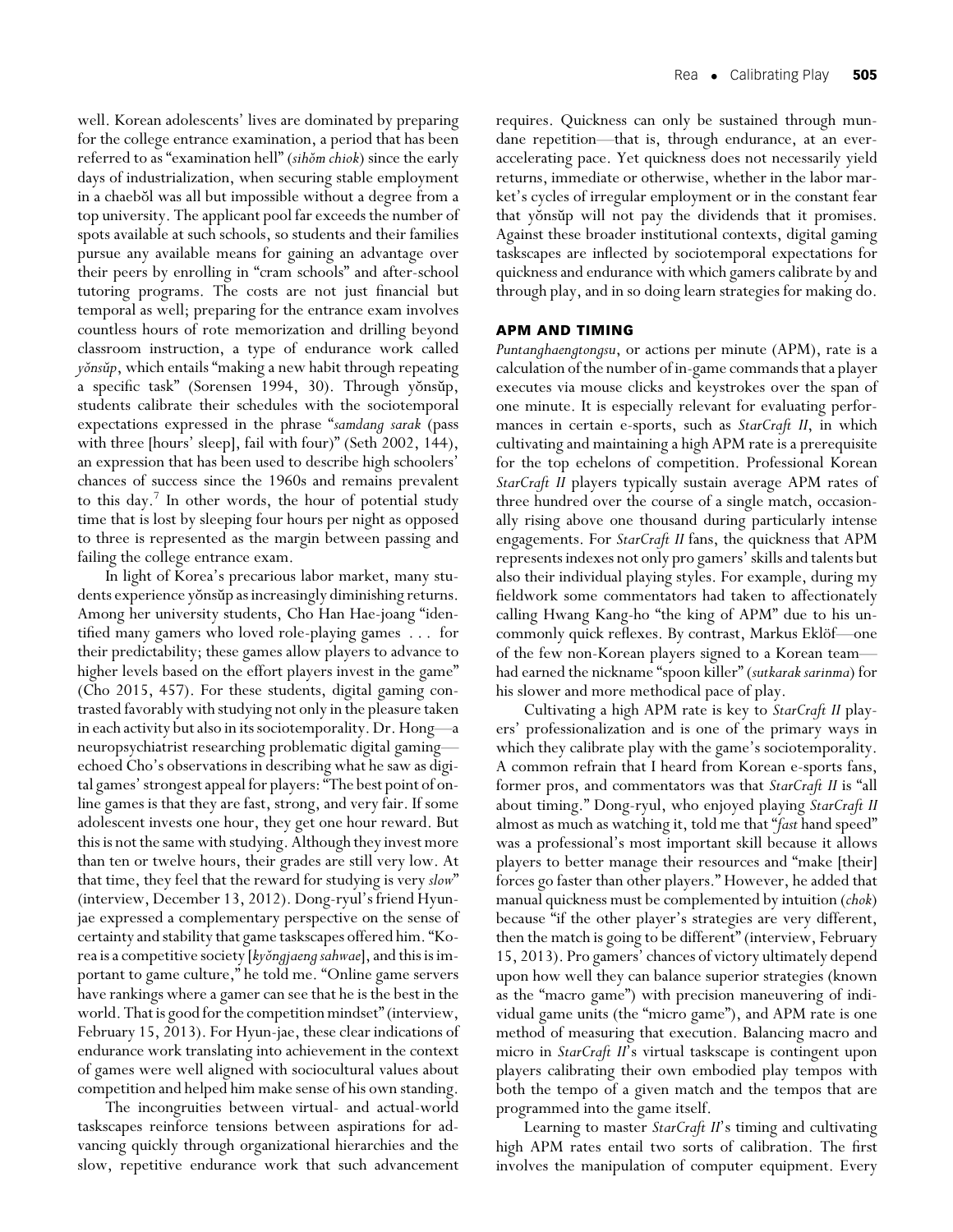*StarCraft II* pro gamer uses a mechanical, nonmembrane keyboard with spring-activated key switches instead of the rubber dome switches on most contemporary laptop and PC keyboards. Mechanical keyboards are less likely to jam or stick, which is a crucial consideration for pro gamers; professional *StarCraft II*'s tempo is so quick and the sequence of movements so complex that even one missed keystroke can spell the difference between winning and losing a match. Many pro gamers also modify their keyboards by removing keys that are irrelevant for competition, swapping in polychromatic keys to indicate those that are frequently used, and affixing textured stickers so that keys are distinguishable by touch, marginally increasing the speed with which they can execute the micro game.

The second sort of calibration involves the tempos programmed intothe game's software. As in other digital games, *StarCraft II*'s actions are not necessarily executed immediately upon a player's instruction but rather are delayed for a specified length of time. Each *StarCraft II* unit, structure, and technology has a "build time" that defines the duration between ordering the build and when it will be ready for use. There are also "cooldown" periods when commands are unavailable, which in turn determine the frequency with which certain actions and abilities can be utilized. Managing build times and cooldowns is the basis of the macro game and contributes to the overall tempo of a head-to-head match. Through practice, players develop a familiarity with these tempos for calibrating their play. To complicate matters, at the time of my fieldwork *StarCraft II* could be played at five different speeds; the pace of professional *StarCraft II* was standardized according to a tempo at which everything moved exactly 1.38 times faster than the "normal" game speed, producing what fans and players called "*StarCraft* minutes."8 In comparison to amateur play, then, professional *StarCraft II* was *literally* accelerated.

While the embodied calibrations with *StarCraft II*'s tempos entailed in cultivating high APM rates are pivotal to the outcome of a given match, pro gamers must also make calibrations in e-sports' actual-world taskscapes. The best Korean players are signed to professional teams sponsored by Korean media and ICT companies, such as Samsung, SK Telecom, and CJ Entertainment & Media,<sup>9</sup> and the players live together in dormitory-style apartments where they eat, sleep, and train. Practices typically consist of finger exercises for maintaining flexibility and dexterity, scouting upcoming opponents through film study, and head-to-head drills with teammates, all of which help players cultivate high APM rates, among other skills. A retired player told me that ten hours per day is the bare minimum needed to preserve one's conditioning. He estimated that taking even one week off from practice would translate into one month of lost time as far as physical upkeep and familiarity with the current macro game was concerned. The quickness of pro gamers' performances in matches is therefore predicated on endurance, repetitive practice, and anxieties about falling behind and losing their competitive edge. The fans who I spoke with

revered pro gamers not only for their high APM rates but also for the endurance work that such rates indexed. When I asked Hyun-myung—a *StarCraft II* fan and aspiring e-sports commentator—why Hwang Kang-ho's play was so quick, he immediately cited the "ten hours per day" figure that Hwang spent practicing. However, he added that he did not envy pro gamers' lifestyles: "Besides eating and sleeping, they are only playing. Their eyes are so tired [*nun pigonhae*]!" (interview, March 17, 2013). For amateurs like Hyun-myung, then, the implications that calibrating with professional *StarCraft II*'s accelerated tempo had for players' bodies and health were both awe-inspiring and undesirable.

APM's combination of quickness and endurance demonstrates well how performances in professional *StarCraft II*'s taskscape are calibrated with broader sociotemporal expectations vis-a-vis ppalli ppalli munhwa. Jin-soo—a liaison ` between professional Korean *StarCraft II* teams and the Korea e-Sports Association (KeSPA), the sport's institutional organization—told me, "Our kukminsong [national character] is very similar to *StarCraft*. Koreans are very fast, very intelligent, and want to talk with others." As further evidence of this complementarity, Jin-soo drew a comparison between what *StarCraft* has meant for Korea and the connections that he saw between *Warcraft III*—formerly the second-mostpopular e-sport in Korea and globally—and other national gaming contexts: "*Warcraft III* was very popular in Europe and China. Their cultural bases are different from Korea; they are not speedy like Koreans" (interview, March 22, 2013). His interpretation of *StarCraft*'s sociotemporality as well calibrated with Korean sociocultural values draws a connection between e-sports and an essentialized "Koreanness" that is consistent with the speed-up narrative.

## *NOGADA* **AND ENDURANCE**

Bong-hyun first introduced me to *Lineage II*, a popular Korean MMORPG, about a week after our first meeting. On an ordinary day, we spent between six and eight hours at a PC bang playing various game scenarios and chatting with other players and the members of our gaming "clan" (hyŏlmaeng), a formal association of Lineage II players. Most of the time, however, we worked on "leveling up" our *Lineage II* characters by completing tasks to earn experience points and advance through the game's hierarchical structure. The instrumental tasks that we performed in order to level our characters were unlike other game activities like quests and battles, and this was reflected in the unofficial name that Korean gamers have given this type of play: *nogada*.

Derived from the Japanese *dokata*, meaning "unskilled manual laborer," nogada is most often used to reference construction work and workers, and to associate any activity with construction work's more onerous qualities. In Korean digital gaming culture, nogada is a common slang term that denotes long, sustained periods of repetitive play.<sup>10</sup> "Doing nogada" in *Lineage II* usually involves a single character, alone in one of the virtual world's many hunting zones, fighting and killing automated enemy characters in order to earn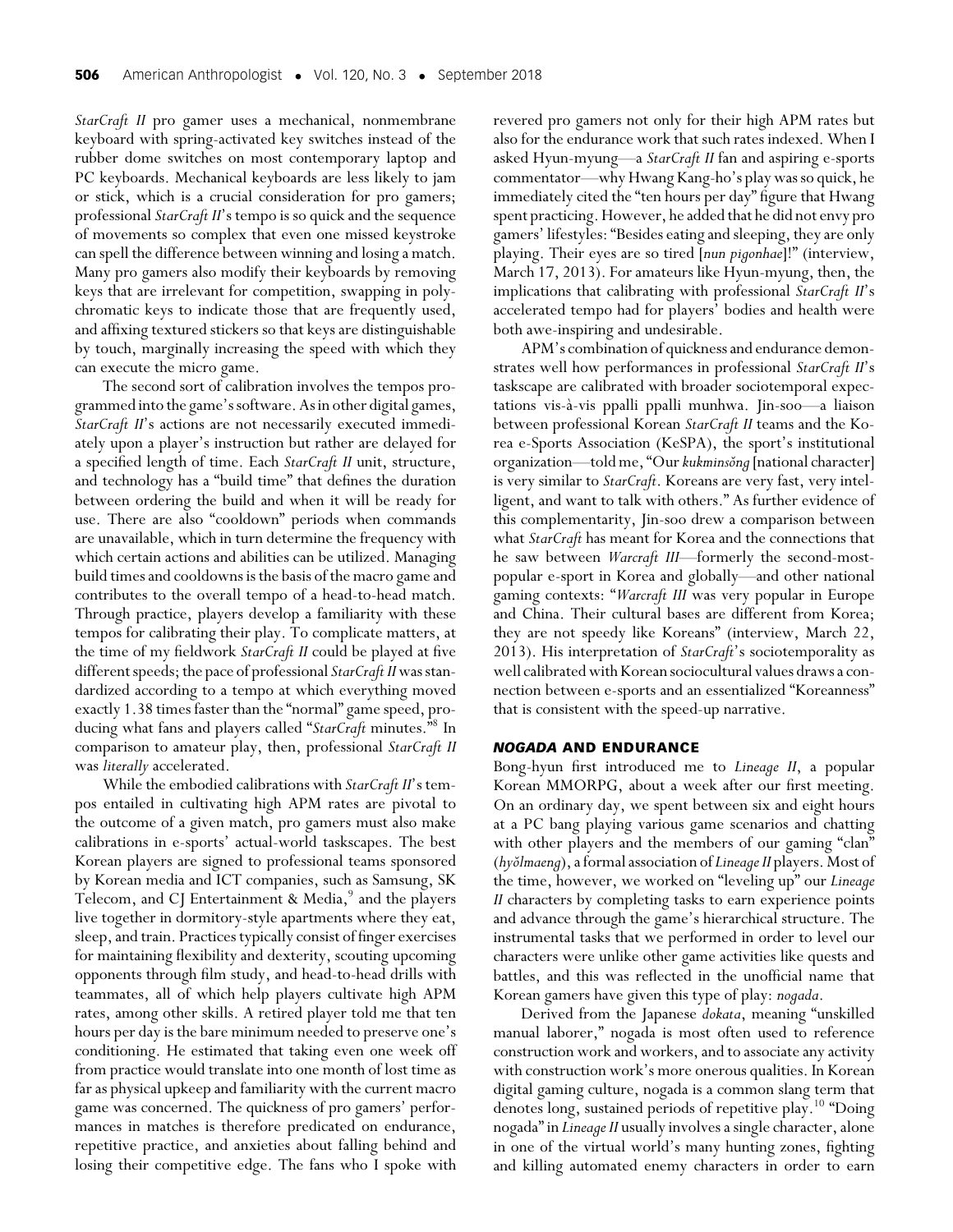experience points needed to level up and in-game currency (*adena*) for purchasing items. As Korean MMORPGs' global popularity has grown, they have developed reputations as having exceedingly difficult leveling systems. Because of nogada's centrality in their gameplay, MMORPGs like *Lineage II*are sometimes categorized as "Korean grindfests" in essentializing discourses connecting "Koreanness" with this style of play,<sup>11</sup> similar to how Jin-soo associated "Koreanness" with *StarCraft*, albeit for different reasons.

Nogada is one of the structuring tempos for participation in *Lineage II*'s virtual taskscapes, measured in keystroke sequences needed for a kill, the kills needed to level up, and the levels needed to reach a player's desired goal. Nogada's tempo is coproduced by the quickness with which a player can execute keystrokes and navigate the virtual world's hunting zones, and programmed variables such as enemies' attack and defense probabilities and "respawn" rates, or the frequency with which enemy characters repopulate the same zone shortly after they have been killed. As a character's level rises, it becomes exponentially more difficult to reach the next level because more experience points are needed, and, consequently, nogada takes up more of players' time. Players could theoretically do nogada for as long as they want because the game's design does not impose any temporal restrictions. Bong-hyun told me that when he was younger he used to do nogada for longer periods of time—boasting that he had once spent twenty-four hours straight doing nothing but hunting—but that now he could only endure a few hours at the most.

My *Lineage II*–playing interlocutors spoke about nogada as a taxing yet unavoidable aspect of playing the game. They took little pleasure in nogada, as it was a tedious activity that tested their patience. But it was also, ironically, the quickest way to level up. As they explained to me, leveling up enhanced their playing experiences by affording access to better weapons and armor, opening up new areas of the game's virtual world and new opportunities for socializing in the context of activities that were restricted to only high-level characters. At the same time, nogada also occupied players' attention during downtimes when they were waiting around for other players to join them in group activities. A retired man in his mid-sixties whom Bong-hyun and I often played alongside at our favorite PC bang and affectionately called "Mr. Legend" (*Rechontu achossi*) regularly performed nogada in this way. As he explained to us, his time at the PC bang was limited, so he could not afford to "waste time" waiting around without doing something productive. Moreover, nogada was not simply a means of leveling up or keeping busy for Mr. Legend but also provided him with a small source of revenue. He used the adena that he collected through nogada to purchase items in the *Lineage II* marketplace and then sold them on a third-party auction site called Itembay, a quasi-legal practice in many MMORPG communities known as "real-money trading" (see Castronova 2006). Mr. Legend put the money that he made through these sales toward paying for time at the PC bang.

Because nogada is characterized not only by repetition but also endurance, it comes to define players and their gaming behaviors sociotemporally. Fully leveling up a character necessitates hundreds of hours spent doing nogada; for instance, it took me only four days and a little more than twenty hours of playing time to level my character from 1 to 65, but another eight months and more than eight hundred hours to fully level up to 99. High-level characters confer elite social status on the players who control them, derived in part from their having endured hours of nogada. Nogada is also instrumental for training new players in how to calibrate their bodily performance with *Lineage II*'s mechanics and the hardware interface. Playing *Lineage II* can be disorienting and frustrating for those unaccustomed to digital gaming, as mouse and keyboard must be used together to move seamlessly through the game's virtual world while executing fighting commands. The slow, laborious repetition of keystrokes over time allows players to calibrate with both the game's programming, eventually developing a fluidity of actions that can be executed more quickly. Performing nogada can become so engrossing that sometimes players lose track of time's passage in the actual-world taskscapes around the game, similar to the sense of temporal distortion in "flow" experiences (Csikszentmihalyi 1990)<sup>12</sup> or the feeling that machine gamblers have of being in a "zone" while playing (Schüll 2012). Once, when Bong-hyun and I exited the PC bang after a particularly long nogada session, he turned to me and exclaimed with surprise that it was suddenly dark outside; we had spent eight hours playing *Lineage II*, but Bong-hyun confessed that it had only seemed like three or four hours to him.

By performing nogada, *Lineage II* players also learn to calibrate their playing schedules with the broader game community's sociotemporal expectations. For them, nogada is not just a constitutive aspect of the game's design but also is fundamental to what it means to participate in its taskscape. Nogada's slow pace contrasts sharply with other modes of play in *Lineage II*, especially "raiding" (collaborative activities in which parties of between seven and twenty-one players work together to defeat powerful computer-controlled enemy "bosses"). Whereas nogada can, for the most part, be done anytime, according to one's own preferences, and in relative isolation, raiding takes place in what are called "instanced zones" (*insutontu chon*, or *inchon* for short), "copies" of virtual-world areas that are created anew each time a raiding party enters them. For the duration of a given raid, only the party members' characters appear in the zone, along with the automated foes that populate the area. Players may only enter an instanced zone once within a specified time period that varies depending on the raid (e.g., once every four hours for some, once every three days for others), meaning that on any given day there are a limited number of raids that a player can attempt. For this reason, players were often preoccupied with completing raids quickly and efficiently, as those who were too slow during raids could be burdensome for their parties. Furthermore,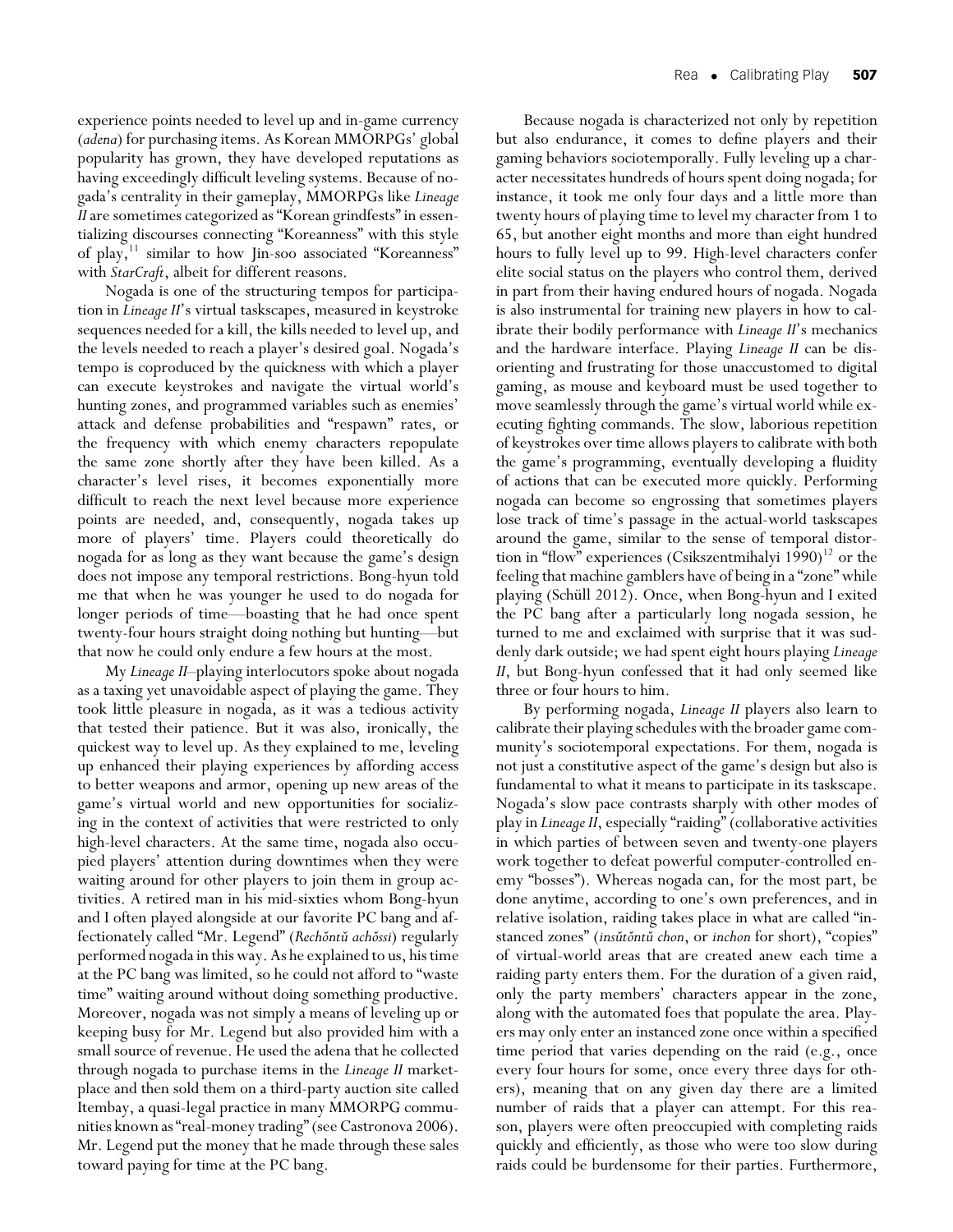these sociotemporal expectations extended beyond the raids themselves. It was common for players to race one another to the staging areas outside of inchon, with the "winner" entering "first" (*chot*, short for *chotpontchae*) into the raiding party's text-chat channel. Those who were first to arrive also admonished stragglers to "hurry up" (*ppalli oseyo*), thereby reinforcing expectations about being and acting quickly as an obligatory form of social play. In accordance with community standards for etiquette, *Lineage II* players typically offered up only constructive criticisms of these shortcomings. However, my fellow clan members told me that they often complained about notoriously slow and inexperienced players through private, back-channel communications and in offline conversations.

While nogada is a means of calibrating with *Lineage II*'s sociotemporality, becoming well calibrated with the game's taskscape could sometimes lead to miscalibrations with the rhythms and tempos in actual-world taskscapes around the game. While it is possible to separate these taskscapes analytically, in practice their boundaries are punctuated whenever obligations from one impact activities in the other. As Alex Golub has observed in the context of another MMORPG, "Compelling projects may have their origin in and be anchored to a particular virtual world, but this does not mean that the sociality, action, and cultural formations created by that project need to be confined to that world. Indeed, the more committed a group is to a project, the more likely that project is to spread to other parts of these people's lifeworlds" (2010, 40). Projects can just as easily spread from an actual-world taskscape *into* a virtual world as they can in the opposite direction. Once, during a multiraid itinerary, our raiding party failed on its first attempt at taking down one of the dungeon bosses, forcing us to wait for the inchon timer to reset before trying again. As we waited, one of the party members asked how long the delay would be, explaining that it was nearing dismissal time at their child's kindergarten and that they would need to leave soon to pick up the child. The party's leader replied that committing oneself to a raid entailed sticking around until it was completed, implying that this player ought to have known the schedule and possible risks beforehand. This incident demonstrated the potential for virtual- and actual-world taskscapes to fall out of sync and the sort of sociotemporal calibration required of *Lineage II* players in managing personal and social commitments that could sometimes conflict with one another.

#### **CALIBRATING PLAY BEYOND DIGITAL GAMES**

APM and nogada are constitutive of and constituted by sociotemporal expectations in their respective taskscapes and the paces and tempos of the digital gaming activities that they complement. *StarCraft II* pro gamers cultivate high APM rates in order to calibrate their embodied senses of timing with the demands of professional e-sports performance. By spending hours on end engaged in nogada, players calibrate with *Lineage II*'s temporal structure and their gaming communities' schedules. Both modes of calibrating play combine

sociotemporal qualities that are shared with other ways of being and acting in contemporary Korean society, like navigating the irregular labor market or doing the yons up needed for academic success. If APM represents an idealized quickness in embodied form, then nogada is its necessary complement: the plodding, tedious labor that must be endured in order to catch up, keep pace, and avoid falling behind. As such, APM and nogada are not only modes of calibrating play with sociotemporal expectations in digital gaming taskscapes but also are illustrative of how play itself is calibrated with and against the speed-up narrative and ppalli ppalli munhwa in contemporary Korean society. Calibrating play, then, is about more than just learning to master the particularities of a given digital gaming taskscape but more broadly about strategies for making do in unsettled circumstances.

Games researchers have long been interested in games and play for what they demonstrate about the human capacity to innovate in uncertain contexts. Thomas Malaby writes, "By being indeterminate in their outcomes, [games] encapsulate (albeit in a contrived fashion) the open-mindedness of everyday life" (2007, 207–8). Considering play as "a virtual simulation characterized by staged contingencies of variation, with opportunities for control engendered by either mastery or further chaos" (Sutton-Smith 1997, 231), it can be seen as a matter of calibrating skillful execution with a game's challenges, about making do with precarity and working toward reducing the indeterminacy of a game's outcome. McKenzie Wark argues, "Games are no longer a pastime, outside or alongside of life," and that, furthermore, "The reigning ideology imagines the world as a *level playing field . . .* Everything is evacuated from an empty space and time which now appears natural, neutral, and without qualities—a gamespace" (2009, 5–6). Digital gamers calibrate themselves and their play with the tempos programmed into games like *StarCraft II* and *Lineage II*, assured that these virtual taskscapes are, indeed, level playing fields, where endurance work and quickness will eventually turn the outcome in their favor. However, in so doing, they discover that "there is always a gap between the intuitively knowable algorithm of the game and the passing, uneven, unfair semblance of an algorithm in the everyday life of gamespace" (23), an assessment that resonates with Dr. Hong's comments about how digital games appear "fairer" than actual-world activities like studying and with Hyun-jae's appreciation of the certainty of rank in games' virtual-world taskscapes.

The incongruity between actions and expectations across taskscapes helps make sense of the pleasure that gamers like Bong-hyun take in playing and the frustrations that they sometimes feel with the demands of everyday life; while calibrating his play through performing nogada guaranteed Bong-hyun advancement in *Lineage II*, calibrating with sociotemporal expectations in the job market had not yet yielded him the same returns. This apparent miscalibration—not of gamers with taskscapes, but of taskscapes themselves—mirrors the discourse on Korea "slowing down" that Dong-ryul voiced in our conversation,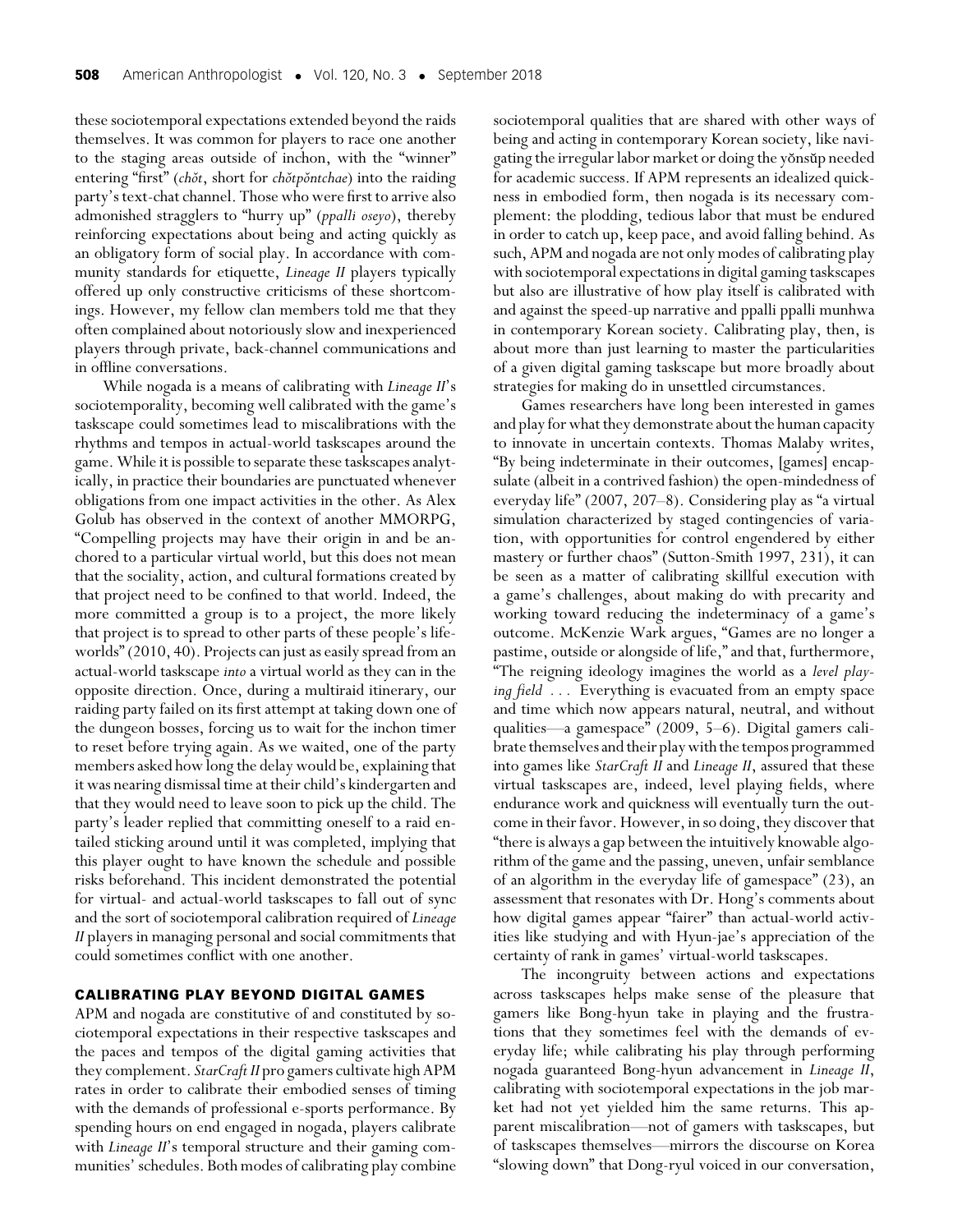representing gamers and gaming as fundamentally out of sync with the pace of high-speed Korean society. The slowness that he referenced was metaphorical, and one that is symptomatic of the most extreme aspect of Korean digital gaming: the issue of game "addiction." "It's a really big problem," Dong-ryul told me, "because of the jobless. Some of the jobless become game addicts." Hyun-jae agreed with his friend, adding, "The powerful people think that addiction is the problem, so they made laws that injured the game makers" (interview, February 15, 2013). Though the specifics of game addiction in Korea are far too complex to adequately explore here, the way that addiction is associated in this way with labor and the speed-up narrative demonstrates how digital gaming can simultaneously exemplify *ppalli ppalli munhwa*'s quickness, as in e-sports, and at the same time be problematized as something that is slowing Korea's pace of development.

Against the backdrop of sociotemporal expectations for being and acting in actual-world taskscapes, digital gaming, like the Taiwanese men's mahjong games that Paul Festa analyzes, "carves out a parallel space-time and activates an imaginative interplay between game action and the wider sociopolitical universe" (2007, 101). This interplay can be well calibrated across taskscapes, as it is for pro gamers cultivating high APM in *StarCraft II*, and it can be problematic, as in cases of game addiction. Nogada, inthis respect, is somewhat intermediate; within the context of *Lineage II*, it emulates the ethos of performing endurance work in order to advance that is idealized in life and work beyond digital gaming. Yet players would never confuse nogada with the quickness that characterizes ppalli ppalli munhwa, either. Instead, it affords a productive slowness, a means for players to take ownership over their own time and activities while simultaneously calibrating with prevailing sociotemporal expectations in a digital gaming community.

Extrapolating outward from *Lineage II*'s narrow taskscape to Korean society at large, I want to conclude by suggesting that nogada as a mode for calibrating play represents an antidote of sorts to ppalli ppalli munhwa's relentless pace. Insofar as nogada affords players with opportunities to "slow down" relative to other gaming activities, it resembles some of the same desires that Jesook Song's informants express in her ethnographic portrait of life in post-1997 Korea. She introduces "Ms. Cha," a former student-activist, who tells Song that "her ideal world was a society that moved slowly and where there is room for people to be lazy" (2009a, 148). In the fast-paced, precarious context of neoliberal Korea's flexible labor market, Song writes that Ms. Cha and many like her "are uncertain about the benefits of industrial capitalism and think of going back to a pastoral or farming life in the countryside as a remedy for high-speed urban industrialization" (2009a, 149). In contrast to these dreams of returning to a romanticized time before ppalli ppalli munhwa, perhaps digital gaming taskscapes and calibrating play can offer an alternative strategy for making do in precarious circumstances without a full-scale rejection of sociotemporal expectations for being and acting. The contrast between quick and slow sociotemporalities, and the necessity of continual recalibration, is a source of unending stress and frustration for many Koreans. But at the same time, calibrating with sociotemporal expectations in digital gaming taskscapes affords players opportunities for "catching up" with and keeping pace with their peers in one context, even as they may appear to "fall behind" in another.

**Stephen C. Rea** *Institute for Money, Technology and Financial Inclusion, University of California, Irvine, Irvine, CA 92697 USA; srea@uci.edu*

# **NOTES**

*Acknowledgments.* I thank *American Anthropologist*'s anonymous reviewers and editor-in-chief Deborah Thomas for their substantive comments and excellent feedback on earlier versions of this article. I also wish to thank Keith M. Murphy and Elizabeth Reddy for reading initial drafts and providing helpful suggestions for revision, and Gina Kim and Ho Yeon Park for their assistance. This research would not have been possible without generous support for fieldwork in South Korea between 2009 and 2013 from the National Science Foundation (BCS-1155399), the Korea Foundation, PaPR @ UCI, and the Department of Anthropology at the University of California, Irvine. Any errors or omissions are my own.

- 1. "*Ppalli*" is the Korean word for "quickly," and "*munhwa*" means "culture." The rough translation of this phrase as "chop chop culture" retains the alliteration of the original Korean, which, I argue, is iconic of the quickness that it denotes (see Whorf 1956, 268).
- 2. Jae Chung calls attention to a related discourse: "Koreans writing and speaking for Korean consumption . . . assert that Koreans are constantly rushing about, constantly cutting in line, constantly absorbed in the latest social trend (*yulpoong*, literally a typhoon), and constantly shedding the latest thing that has outlived its popularity" (2003, 4).
- 3. Source: [http://news.chosun.com/svc/content\\_view/](http://news.chosun.com/svc/content_view/content_view.html?contid=1995030570106) [content\\_view.html?contid](http://news.chosun.com/svc/content_view/content_view.html?contid=1995030570106)=1995030570106, accessed June 16, 2016. My interlocutors often paraphrased this slogan in our conversations. To wit, Dr. Park, a sociologist who worked on the Informatization Promotion Committee during Kim Youngsam's presidency, summarized the informatization era as follows: "Korea, Japan, China: we're competing together, all the time. China is a really big country, and Japan—in terms of economy and technology—was higher than Korea. But Korean people understand that in terms of history they had been ahead of Korea only for less than one hundred years. So today Japan is richer than Korea, but Korean people think that, 'We were always ahead of you; still, we can do that.' We think that we were late in industrialization, but we can be ahead of Japan in information" (interview, October 22, 2012).
- 4. The gendered dimensions of ppalli ppalli munhwa and their implications for digital gaming culture are deserving of their own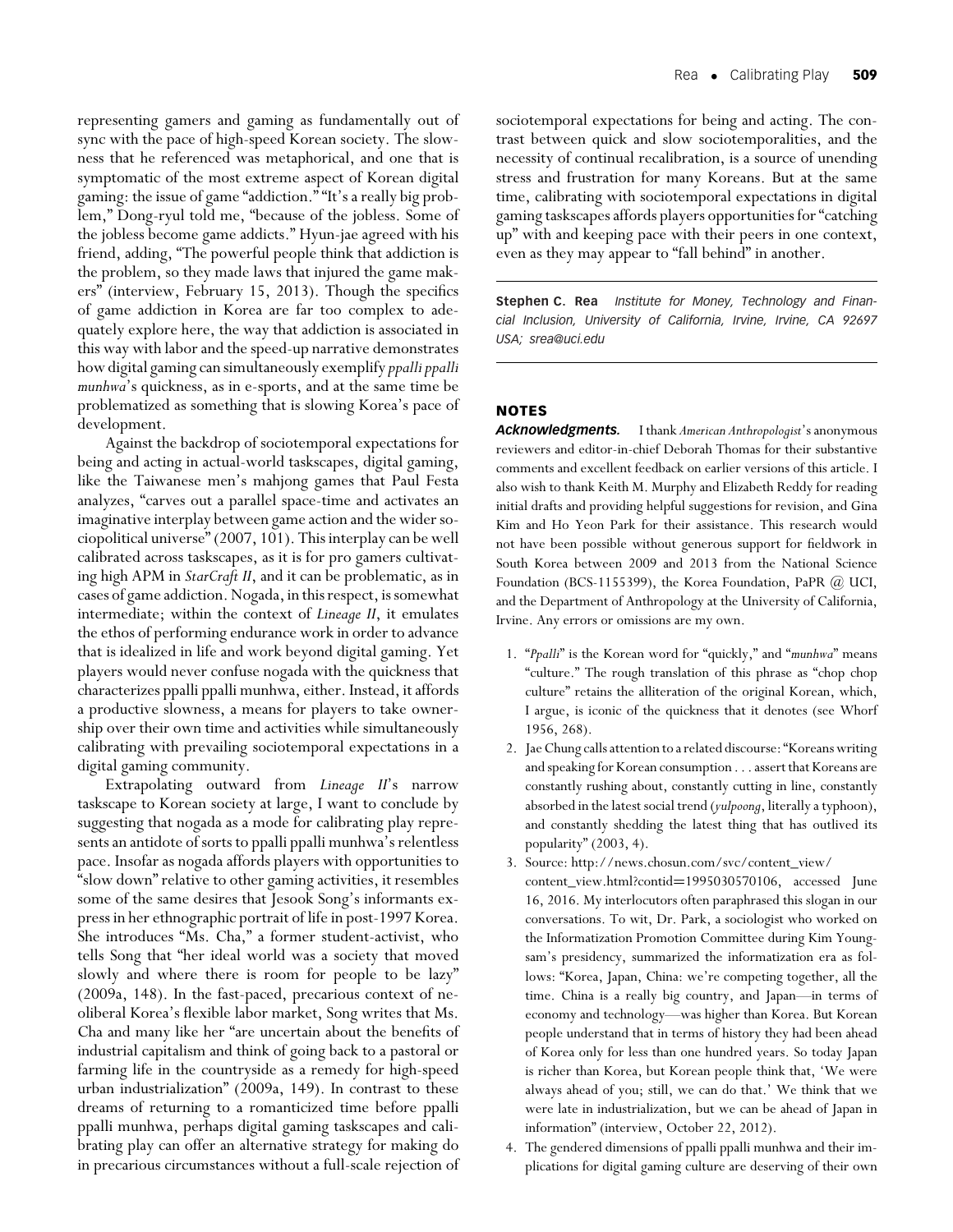article. Although women comprise a sizable proportion of Korea's digital gaming market—62 percent of female respondents in a recent survey reported that they played games (KOCCA 2016, 19)—they are much more likely to participate in virtualrather than actual-world taskscapes; for example, in my observations at PC bang, women accounted for only 20 percent of all customers. The absence of their voices here represents a significant shortcoming in my data.

- 5. Jesook Song argues, "The information society campaign was used to kill two birds with one stone. It responded to the unemployment crisis by connecting public works programs and supporting startup costs for *innovative* and *risky* small businesses (i.e., venture businesses). It also acted on the decade-long, futuristic vision of saturating the nation with new technology and new markets for postindustrial capitalist competition" (2009b, 6).
- 6. As of October 2017, 50.1 percent of Korea's economically active population were employed in some form of irregular labor (KOSTAT 2017, 3).
- 7. M. Lee and Larson (2000, 251) cite an alternative phrasing— "pass with four, fail with five" (*sadang orak*)—but one of my students reports seeing posters in a Korean high school classroom with the *samdang sarak* slogan during fieldwork in the summer of 2016 (Ho Yeon Park, personal communication).
- 8. For an updated version of *StarCraft II* released in 2015, the "faster" tempo was synchronized with "real time," thereby obviating the category of "*StarCraft* minutes" for all intents and purposes.
- 9. The professional *StarCraft II* league that these corporate sponsors and their teams participated in disbanded in October 2016, but they were important institutional players during my fieldwork.
- 10. This is similar to what some North American MMORPG players call "grinding" (Taylor 2006).
- 11. Chinese MMORPGs and gamers are often framed similarly, informed by what Hanna Wirman (2016) calls "Sinologicalorientalism."
- 12. Before fully developing the concept of "flow," Mihaly Csikszentmihalyi and Stith Bennett argued that play activities were defined by the same sort of ideal balance between challenge and competence that occurs "when our action 'resonates' with the environment; when 'feedback' provides sufficient possibilities for an uninterrupted flow of action" (1971, 46).

## **REFERENCES CITED**

- Aizu, Izumi. 2002. "A Comparative Study of Broadband in Asia: Deployment and Policy." Paper presented at the Asian Economic Integration— Current Status and Prospects Symposium, Tokyo, Japan, April 22.
- Akamai Technologies, Inc. 2017. *Akamai's State of the Internet: Q1 2017 Report (May)*. Cambridge, MA: Akamai.
- Amsden, Alice. 1989. *Asia's Next Giant: South Korea and Late Industrialization*. Oxford: Oxford University Press
- Bourdieu, Pierre. 1977. *Outline of a Theory of Practice*. Cambridge: Cambridge University Press.
- Castronova, Edward. 2006. "A Cost-Benefit Analysis of Real-Money Trade in the Products of Synthetic Economies." *Info* 8 (6): 51– 68.
- Certeau, Michel de. 1984. *The Practice of Everyday Life*. Berkeley: University of California Press.
- Chang, Kyung-sup. 1999. "Compressed Modernity and Its Discontents: South Korean Society in Transition." *Economy and Society* 28 (1): 30–55.
- Chang, Kyung-sup. 2010. "The Second Modern Condition? Compressed Modernity as Internalized Reflexive Cosmopolitization." *The British Journal of Sociology* 61 (3): 444–64.
- Cho, Hae-joang Han. 2000. "'You Are Entrapped in an Imaginary Well': The Formation of Subjectivity within Compressed Development—A Feminist Critique of Modernity and Korean Culture." *Inter-Asia Cultural Studies* 1 (1): 49–69.
- Cho, Hae-joang Han. 2015. "The Spec Generation Who Can't Say 'No': Overeducated and Underemployed Youth in Contemporary South Korea." *Positions* 23 (3): 437–62.
- Chosŏn Ilbo. 1995. "Sanŏphwa-nŭn nŭjŏtchiman jŏngbohwa-nŭn apsŏcha" [Late to industrialize, but ahead in informatization]. Accessed June 16, 2016. [http://news.chosun.com/svc/](http://news.chosun.com/svc/content_view/content_view.html?contid=1995030570106) [content\\_view/content\\_view.html?contid](http://news.chosun.com/svc/content_view/content_view.html?contid=1995030570106)=1995030570106.
- Chun, Jennifer Jihye. 2009. "Legal Liminality: The Gender and Labour Politics of Organising South Korea's Irregular Workforce." *Third World Quarterly* 30 (3): 535–50.
- Chung, Jae A. 2003. "The Cultural Tempo of Korean Modernity: Celerity in Venture Industry." PhD dissertation, Rice University.
- Cresswell, Tim. 2010. "Towards a Politics of Mobility." *Environment and Planning D: Society and Space* 28 (1): 17–31.
- Csikszentmihalyi, Mihaly. 1990. *Flow: The Psychology of Optimal Experience*. New York: Harper and Row.
- Csikszentmihalyi, Mihaly, and Stith Bennett. 1971. "An Exploratory Model of Play." *American Anthropologist* 73 (1): 45–58.
- Cumings, Bruce. 2005. *Korea's Place in the Sun: A Modern History (Updated Edition)*. New York: W. W. Norton & Company.
- Desjarlais, Robert. 1997. *Shelter Blues: Sanity and Selfhood among the Homeless*. Philadelphia: University of Pennsylvania Press.
- Festa, Paul E. 2007. "Mahjong Agonistics and the Political Public in Taiwan: Fate, Mimesis, and the Martial Imaginary." *Anthropological Quarterly* 80 (1): 93–125.
- Golub, Alex. 2010. "Being in the World (of Warcraft): Raiding, Realism, and Knowledge Production in a Massively Multiplayer Online Game." *Anthropological Quarterly* 83 (1): 17–45.
- Harkness, Nicholas. 2013. *Songs of Seoul: An Ethnography of Voice and Voicing in Christian South Korea*. Berkeley: University of California Press.
- Ingold, Tim. 2000. "The Temporality of the Landscape." In *The Perception of the Environment: Essays on Livelihood, Dwelling and Skill*, 189–208. London: Routledge.
- Jin, Dal Yong. 2005. "Socioeconomic Implications of Broadband Services: Information Economy in Korea." *Information, Community and Society* 8 (4): 503–23.
- Jin, Dal Yong, and Florence Chee. 2008. "Age of New Media Empires: A Critical Interpretation of the Korean Online Game Industry." *Games and Culture* 3 (1): 38–58.